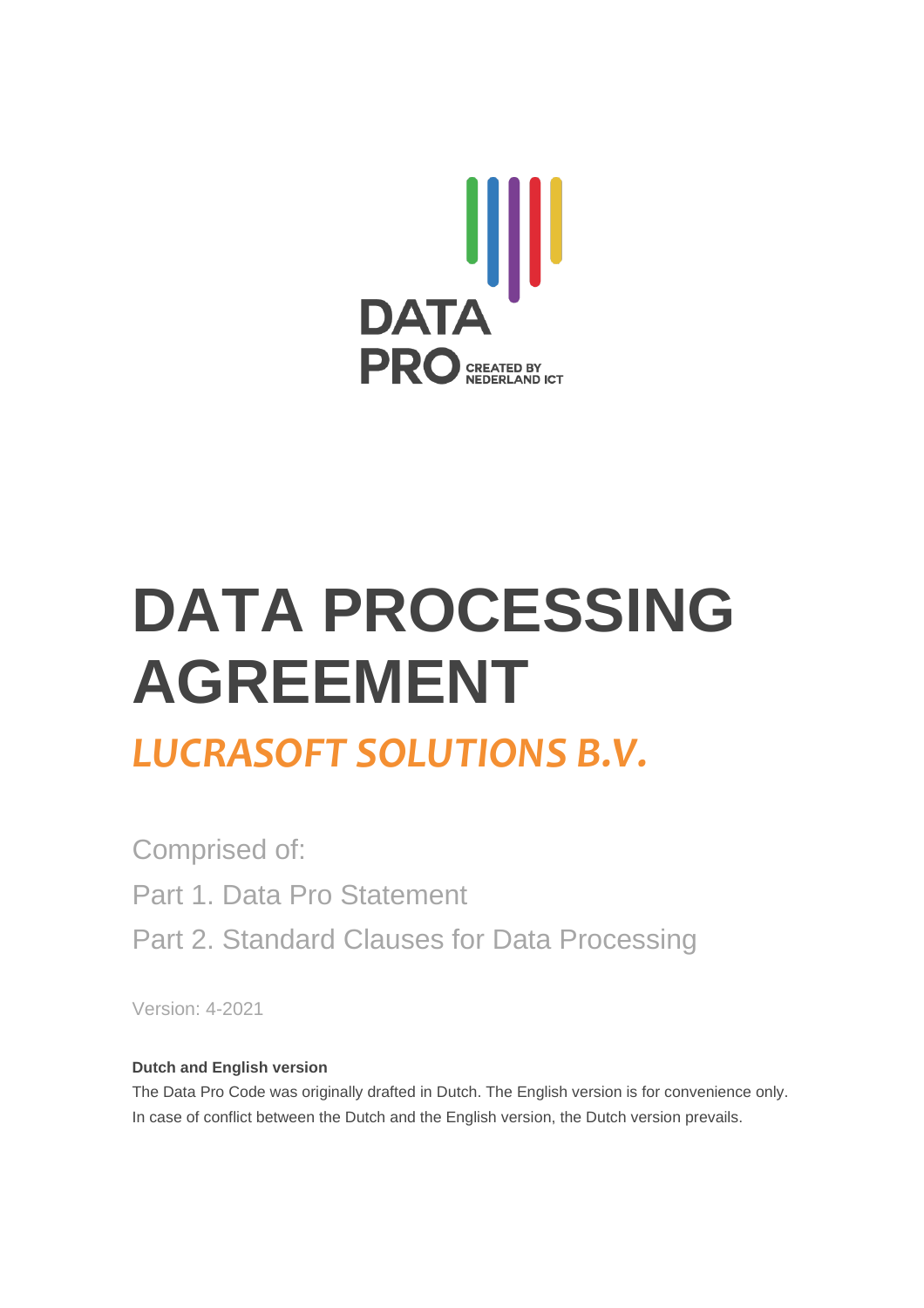# **PART 1: DATA PRO STATEMENT**

**Along with the Standard Clauses for Data Processing, this Data Pro Statement constitutes the data processing agreement for the product or service provided by the company that has drawn up this Data Pro Statement.**

### **GENERAL INFORMATION**

### **1. This Data Pro Statement was drawn up by**

Lucrasoft Solutions B.V. - De Zelling 8, 3342GS Hendrik Ido Ambacht, The Netherlands

If you have any queries about this Data Pro Statement or data protection in general, please contact: [solutions@lucrasoft.nl,](mailto:solutions@lucrasoft.nl) +31 78 68 11 502

### **2. This Data Pro Statement will enter into force on 01-04-2021**

We regularly revise the security measures outlined in this Data Pro Statement to ensure that we are always fully prepared and up to date regarding data protection. If this document is updated, we will notify you of the revised versions through our regular channels.

# **3. This Data Pro Statement applies to the following products and services provided by the data processor.**

Lucrasoft Solutions develops Windows software applications and integrated app and web solutions for the management of operational business processes.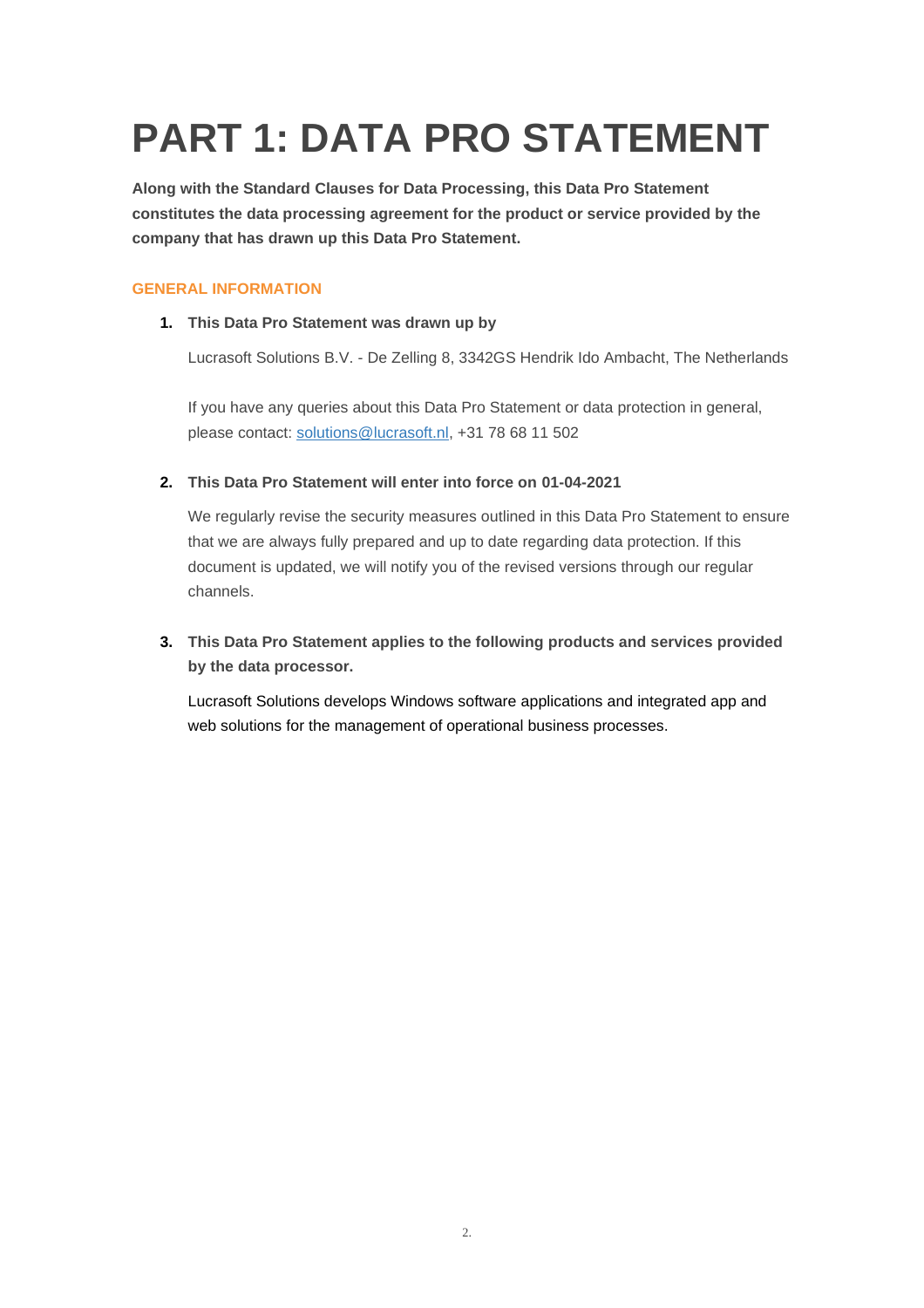#### **4. Description of product/service**

Lucrasoft Solutions offers the following applications and integrated solutions:

- A. AppCore Framework
- B. AppCore Hub (aka. DEPOT Hub)
- C. AppCore Hub Endpoint (aka. DEPOT Hub Connector)
- D. DTAP deployment management infrastructure (aka. Octopus Tentacles)
- E. DEPOT Software (DS)
- F. DEPOT for Mobile (DFM)
- G. DEPOT Stacker Terminal (DST)
- H. DEPOT Driver Kiosk (DDK)
- I. DEPOT Customer Portal (DCP)
- J. DEPOT Driver Portal (DDP)
- K DEPOT Insights (DI)

H. MainPro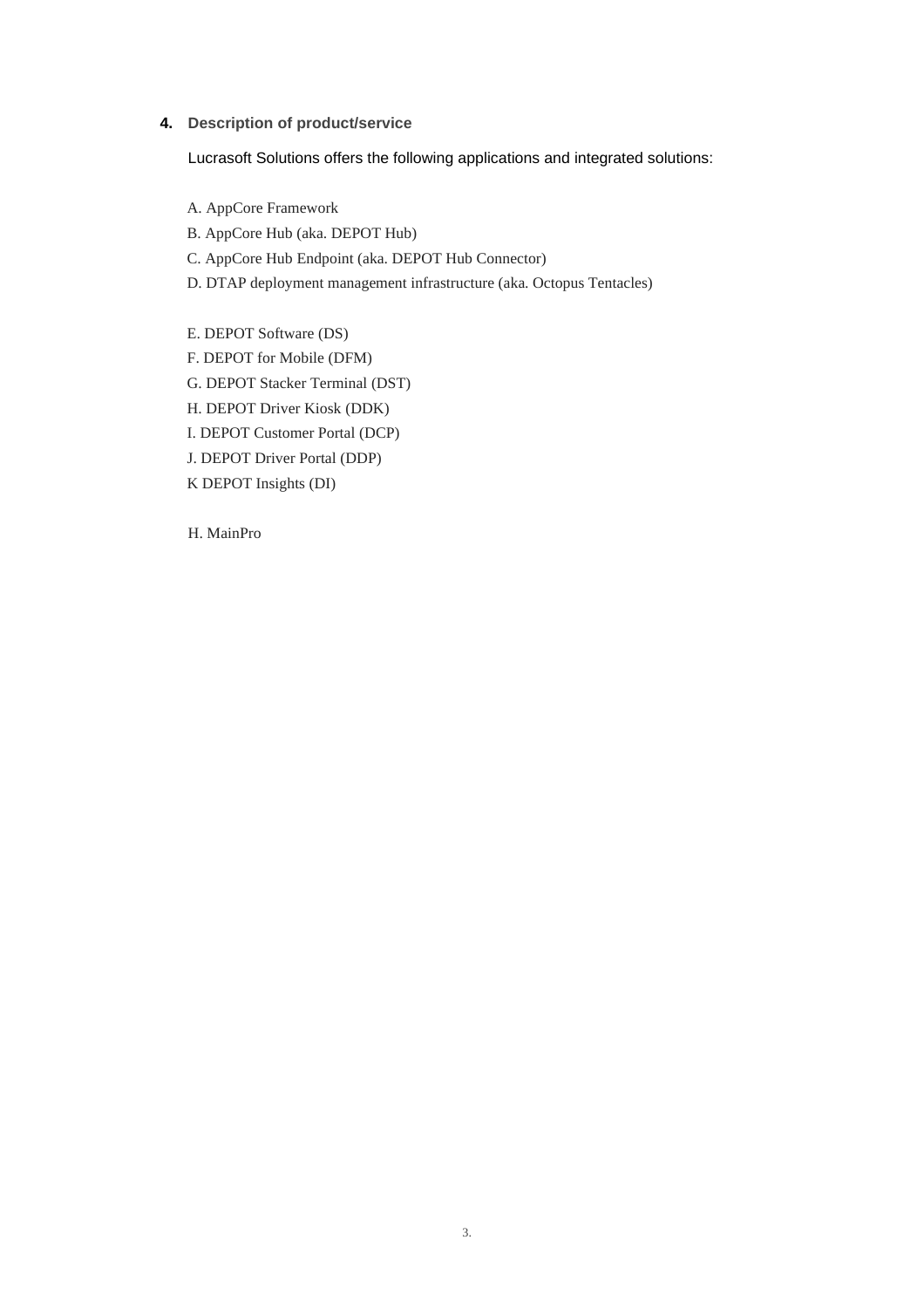#### *5.* **Intended use**

#### **A. AppCore Framework**

This solution was designed and configured for processing the following types of data: Windows application based on Microsoft SQL Server for the management of operational business processes.

If on premise-architecture is chosen, the solution is kept and maintained within the server park of the client and no communications are exchanged externally.

If a cloud-architecture is chosen, the Microsoft SQL database may reside in the Microsoft Azure Cloud. Data is exchanged between clients over the internet.

In the case of this product, the processing of special personal data or data in relation to criminal convictions and offences was not taken into account. The client can process this data with the aforesaid product or service at its own discretion.

For support purposes, copy databases are sometimes temporarily stored on the server of Lucrasoft Solutions. For the storage and management of a copy database, Lucrasoft Solutions BV may use the services of the sub-processor, Lucrasoft Systems BV (see article 9 for the privacy statement).

#### **B. AppCore Hub (aka. DEPOT Hub)**

This solution was designed and configured for processing the following types of data: The AppCore Hub is a connection broker, used to provide data to various other services.

Encrypted data is exchanged using a regional hub. The product is connected to the AppCore database and has no data storage of its own.

In the case of this product, the processing of special personal data or data in relation to criminal convictions and offences was not taken into account. The client can process this data with the aforesaid product or service at its own discretion.

For this product, Lucrasoft Solutions BV uses the services of the sub-processor, Lucrasoft Digital BV (see item 9 for the privacy statement).

#### **C. AppCore Hub Endpoint (aka. Hub Connector)**

This solution was designed and configured for processing the following types of data: This solution is used to provide access to an AppCore database (service A) to other solutions through the AppCore Hub (service B). This solution is a Windows-based endpoint service.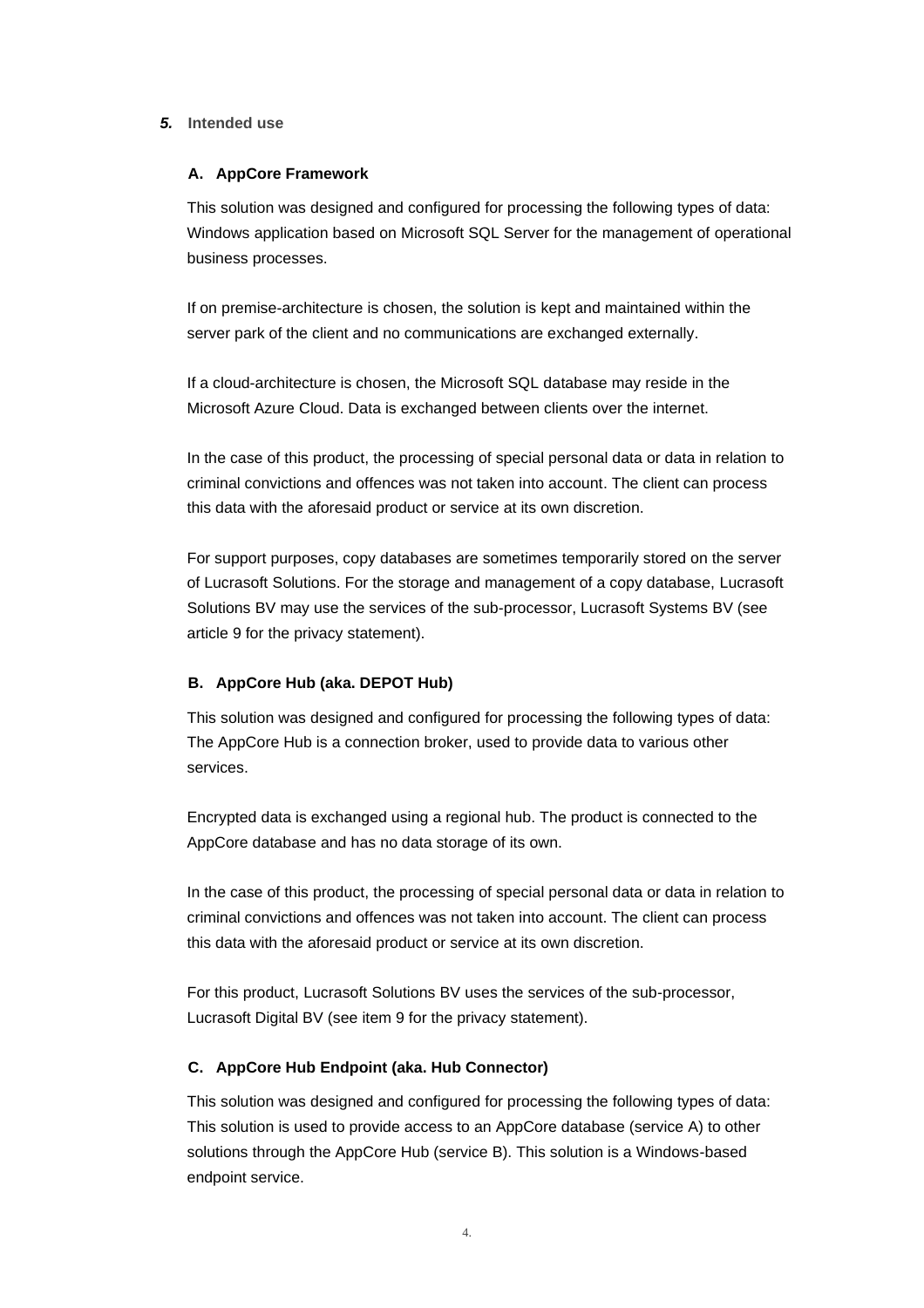Encrypted data is exchanged using a regional hub. The product is connected to the AppCore database and has no data storage of its own.

In the case of this product, the processing of special personal data or data in relation to criminal convictions and offences was not taken into account. The client can process this data with the aforesaid product or service at its own discretion.

For this product, Lucrasoft Solutions BV uses the services of the sub-processor, Lucrasoft Digital BV (see item 9 for the privacy statement).

**D. DTAP Deployment Management Infrastructure (DTAP=Develop, Test, Acceptance, Production)**

This solution was designed and configured for processing the following types of data: For the management of software updates delivered by Solutions and for the associated database scripts, Lucrasoft Solutions BV uses DTAP-services (powered by Octopus Tentacles). This tool reports the progress and results of the processes and does not have its own data storage.

In the case of this product, the processing of special personal data or data in relation to criminal convictions and offences was not taken into account. The client can process this data with the aforesaid product or service at its own discretion.

For this product, Lucrasoft Solutions BV uses the services of the sub-processor, Lucrasoft Digital BV (see item 9 for the privacy statement).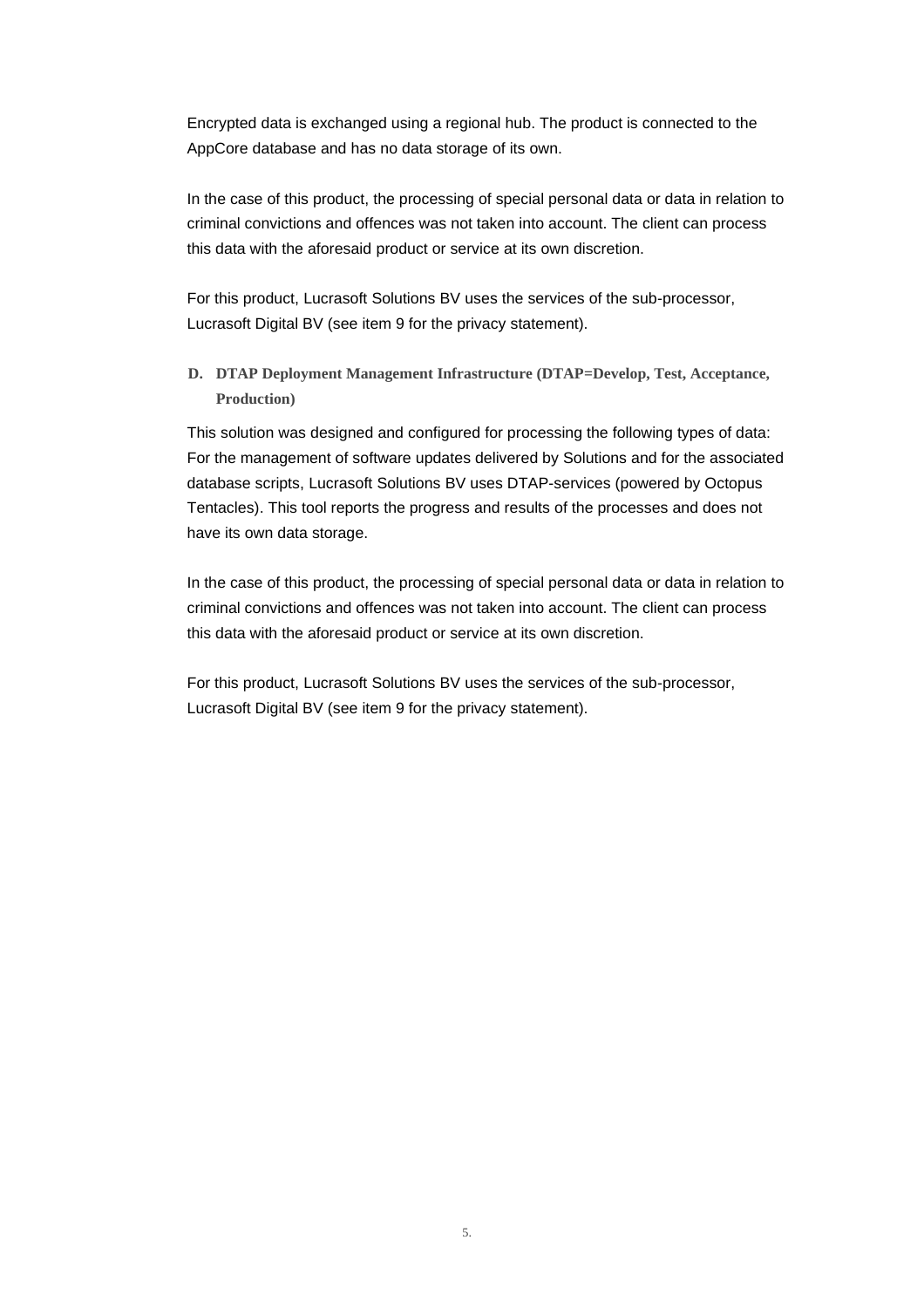#### **E. DEPOT Software**

This solution was designed and configured for processing the following types of data: For management of operational business processes. This solution was built on AppCore (service A).

In the case of this product, the processing of special personal data or data in relation to criminal convictions and offences was not taken into account. The client can process this data with the aforesaid product or service at its own discretion.

#### **F. DEPOT for Mobile (DFM)**

This solution was designed and configured for processing the following types of data: An Android means of communication is linked to DEPOT Software (service E) through the AppCore Hub (service B, C). This product sometimes saves a snapshot of data of an order for recovery purposes, until an order was successfully uploaded.

In the case of this product, the processing of special personal data or data in relation to criminal convictions and offences was not taken into account. The client can process this data with the aforesaid product or service at its own discretion.

#### **G. DEPOT Stacker Terminal (DST)**

This solution was designed and configured for processing the following types of data: For management of operational business processes. This product sometimes saves a snapshot of data of an order for recovery purposes, until an order was successfully uploaded.

Encrypted data is exchanged with the DEPOT database in one of the following ways:

- Local network of customer
- Via internet, VPN tunnel to customer network
- Via internet, using the AppCore Hub (service B, C)

In the case of this product, the processing of special personal data or data in relation to criminal convictions and offences was not taken into account. The client can process this data with the aforesaid product or service at its own discretion.

#### **H. DEPOT Driver Kiosk (DDK)**

This solution was designed and configured for processing the following types of data: DEPOT Driver Kiosk is a WPF application. It is linked to DEPOT Software (service E) through the AppCore Hub (service B, C). This product sometimes saves a snapshot of data of an order for recovery purposes, until an order was successfully uploaded.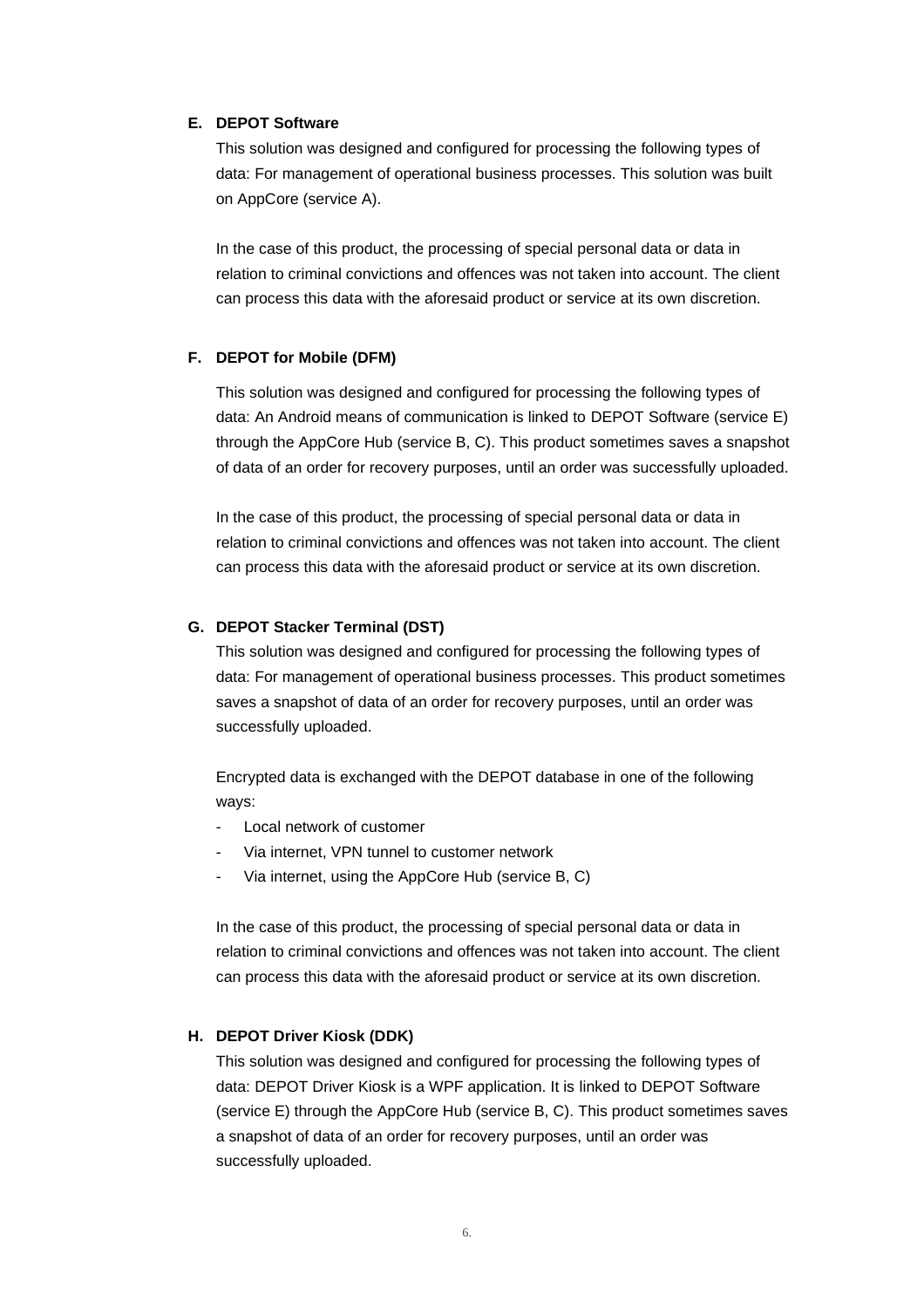In the case of this product, the processing of special personal data or data in relation to criminal convictions and offences was not taken into account. The client can process this data with the aforesaid product or service at its own discretion.

#### **I. DEPOT Customer Portal (DCP)**

This solution was designed and configured for processing the following types of data: This solution is an online webportal. It is linked to DEPOT Software (service E) through the AppCore Hub (service B, C).

In the case of this product, the processing of special personal data or data in relation to criminal convictions and offences was not taken into account. The client can process this data with the aforesaid product or service at its own discretion.

For this product, Lucrasoft Solutions BV uses the services of the sub-processor, Lucrasoft Digital BV (see item 9 for the privacy statement).

## **J. DEPOT Driver Portal (DDP)**

This solution was designed and configured for processing the following types of data: This solution is an online webportal. It is linked to DEPOT Software (service E) through the AppCore Hub (service B, C).

In the case of this product, the processing of special personal data or data in relation to criminal convictions and offences was not taken into account. The client can process this data with the aforesaid product or service at its own discretion.

For this product, Lucrasoft Solutions BV uses the services of the sub-processor, Lucrasoft Digital BV (see item 9 for the privacy statement).

#### **K. DEPOT Insights (DI)**

This solution was designed and configured for processing the following types of data: Used for reporting information about operational business processes. DEPOT Insights is a set of views on the SQL database.

Customers can use their own BI-tool (for example: Microsoft PowerBI) to access this data. Sometimes the BI-tool supplier provides a connector in order to access this data from the server.

In the case of this product, the processing of special personal data or data in relation to criminal convictions and offences was not taken into account. The client can process this data with the aforesaid product or service at its own discretion.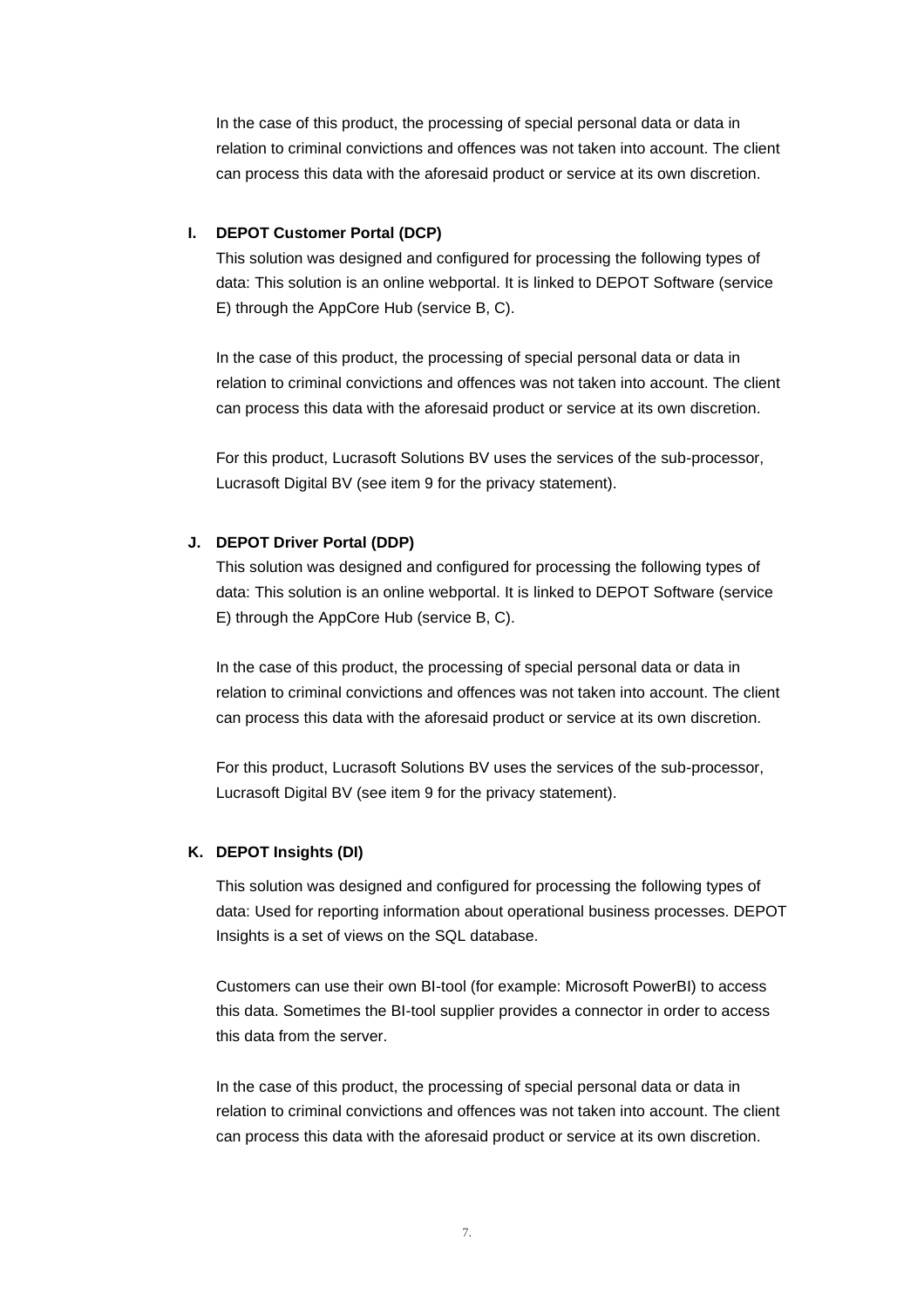#### **L. Mainpro is designed and equipped for processing the following types of data:**

This solution was designed and configured for processing the following types of data: For management of operational business processes. This solution was built on AppCore (service A).

In the case of this product, the processing of special personal data or data in relation to criminal convictions and offences was not taken into account. The client can process this data with the aforesaid product or service at its own discretion.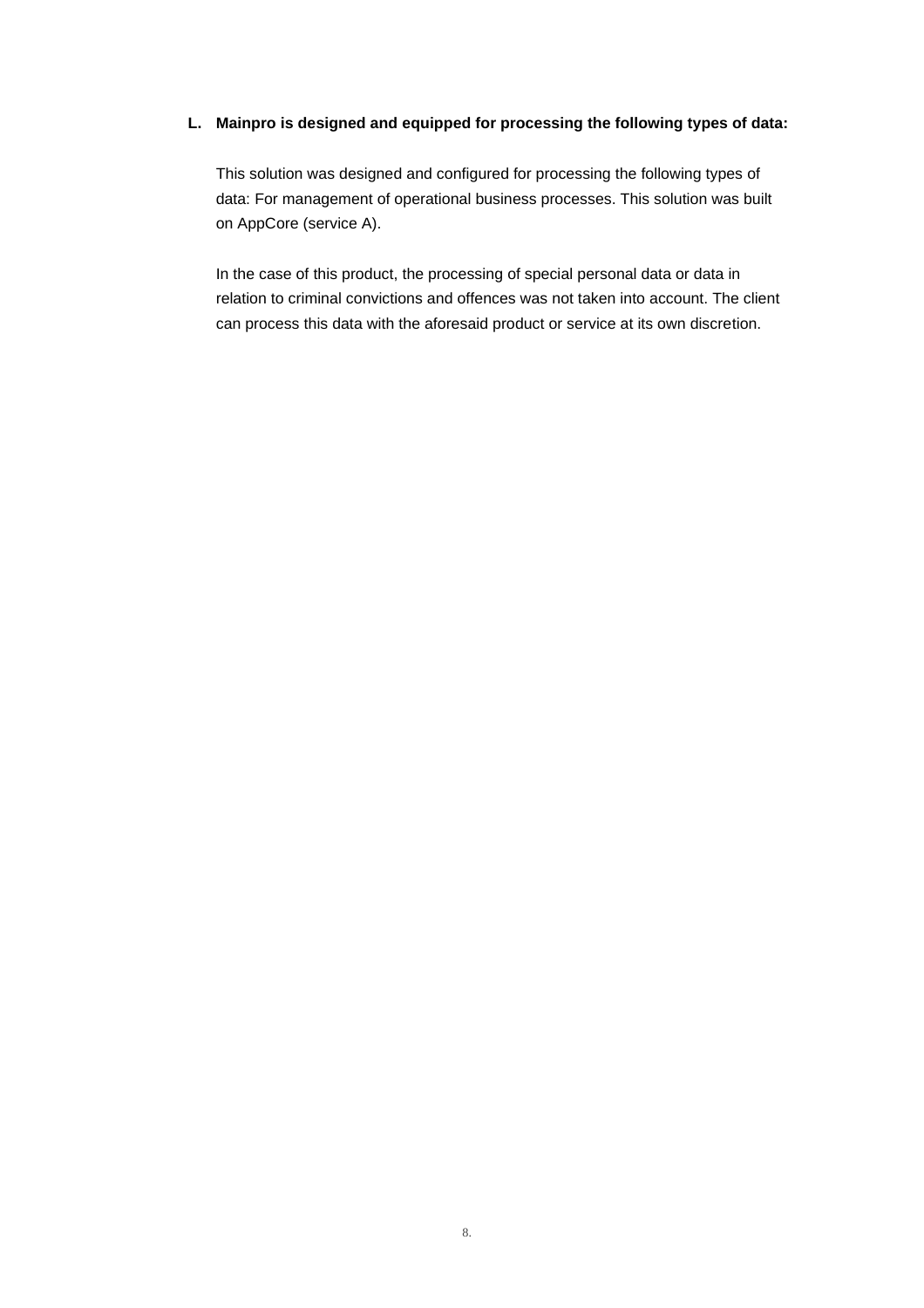**6.** When the data processor designed the product or service, it applied the *privacyby-design* **approach in the following manner:**

The login details of individuals are stored by means of encryption. The Windows applications have a solid authentication structure with roles and rights in order to guarantee the privacy of data.

- **7. The data processor adheres to the Data Processing Standard Clauses for Data Processing /its own data processing agreement, which can be found in this document.**
- **8. The data processor processes the personal data of its clients within the EU/EEA and, in connection with a fall-back scenario, also in the US.**

| <b>Sub-processor</b>        | Within the    | <b>Privacy statement</b>                               |
|-----------------------------|---------------|--------------------------------------------------------|
|                             | <b>EU/EEA</b> |                                                        |
| Microsoft Azure             | Yes           | https://privacy.microsoft.com/nl-nl/privacystatement   |
| Lucrasoft Digital BV        | Yes           | https://www.dutchgrit.nl/nl/privacy-statement/         |
| <b>Lucrasoft Systems BV</b> | Yes           | https://www.lucrasoftitbeheer.nl/nl/privacy-statement/ |

**9. The data processor uses the following sub-processors:**

**10. The data processor will support its clients in the following way when they receive requests from data subjects:**

Requests to inspect, correct or remove data will be carried out after the identity of the data subject has been verified on the basis of valid proof of ID. Requests can be submitted to [software@lucrasoft.nl.](mailto:software@lucrasoft.nl) After receiving the request, we will process and confirm/deliver within five (5) working days.

#### **11. Termination of the agreement:**

After termination of the agreement with a client, the data processor, in principle, removes the personal data that it processes for the client within three (3) months (or earlier, if explicitly requested) in such a way that it can no longer be used and is no longer accessible (it is rendered inaccessible).

Backup retention means that the data is, indeed, removed after three (3) months. As this concerns an automated process, manual or earlier removal is not possible.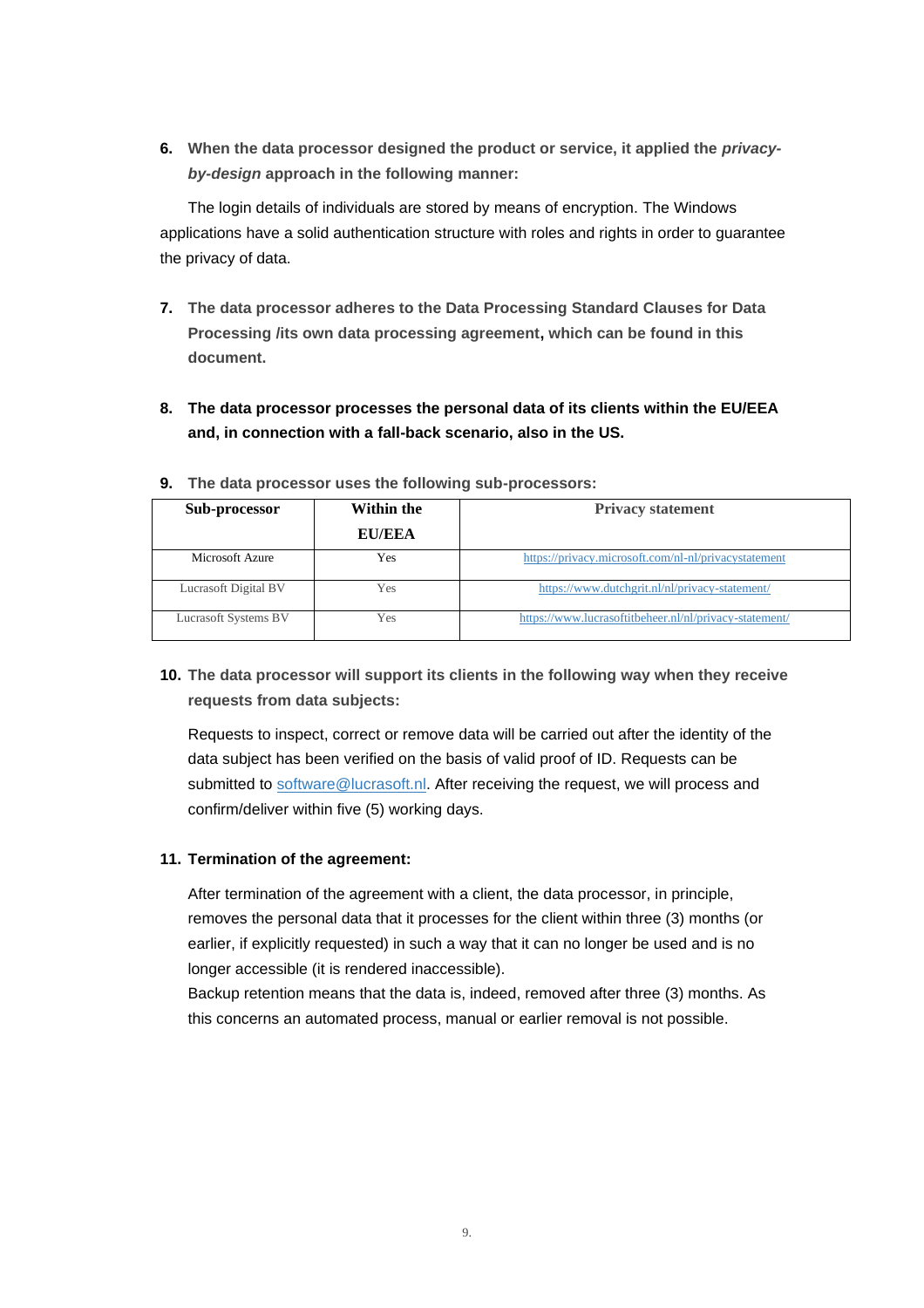### **SECURITY POLICY**

- **12. The data processor has implemented the following security measures to protect its product or service:**
	- A. The data centres (Databarn Rivium & Databarn Amsterdam), where Lucrasoft ICT Groep has servers, are equipped with camera surveillance and visitor registration systems and are ISO:27001:2013-certified.
	- B. The (database) servers can be accessed only via Lucrasoft's trusted network locations.
	- C. Procedures are in place, which means only authorised personnel have access to the personal data. A non-disclosure agreement ensures this still applies when a member of staff leaves the company.
	- D. Our web servers and database servers are firewall-protected in accordance with the least privileged principle. Applications have their own database for every application. Every application has access to its own database only.
	- E. All data within Lucrasoft's services will be stored as securely as possible.
		- a. Encryption will be used when possible.
	- F. All data will be transmitted with the highest possible form of encryption that is supported.
	- G. Our web servers are patched in accordance with the latest Window updates every month.
	- H. All mobile carriers (such as laptops, USB sticks and portable HDs) of Lucrasoft Solutions B.V. are encrypted.

#### **DATA LEAK PROTOCOL**

**13. In the unfortunate event that something does go wrong, the data processor will follow the following data breach protocol to ensure that clients are notified of incidents:**

The Data Protection Officer (or DPO) will be notified of the possible data breach. A relevant internal data breach procedure is in place. He will set up a team in order to analyse the cause, the impact and the affected customers. Depending on the outcome of this analysis, customers will be notified by means of an e-mail that is sent to the technical contact person within 24 hours.

Lucrasoft Solutions B.V. will provide highly detailed information about:

- A. The nature of the breach, including a description of the incident, the nature of the personal data or categories of affected data subjects, an estimate of the number of affected data subjects and databases that may be affected, as well as an indication of when the incident occurred;
- B. Any measures already taken by Lucrasoft Solutions B.V. in order to stop the breach;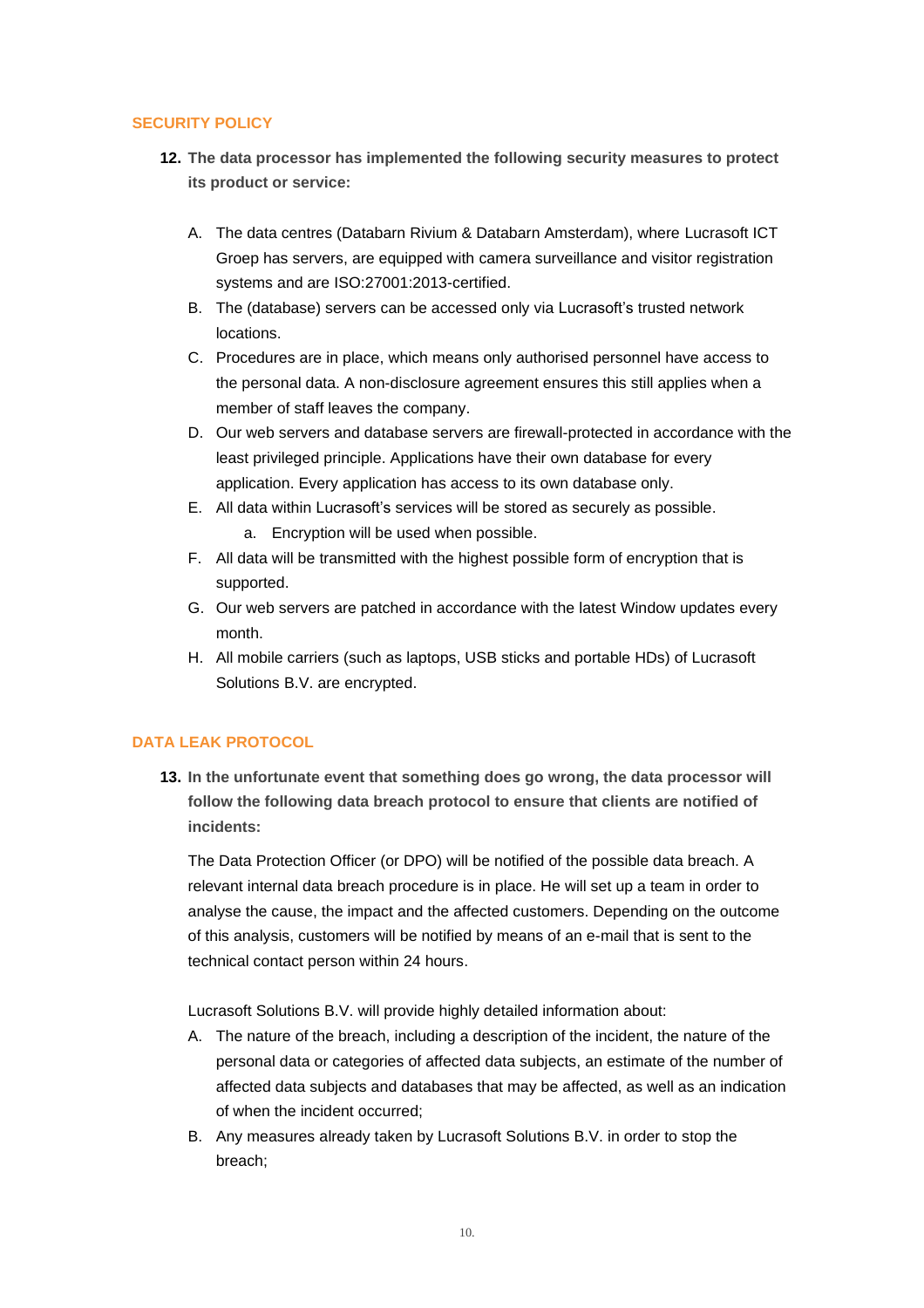- C. Any measures to be taken by the controller or the affected data subjects (what can the affected data subjects themselves do, such as "keep an eye on your e-mails, change your passwords");
- D. Any measures to be taken by Lucrasoft Solutions B.V. in order to prevent a future breach.

Clients are notified within 24 hours, if possible. Lucrasoft Solutions B.V. does not own the data and cannot notify AP or data subjects. The data processor will support the client or the controller during the notification process, if so required.